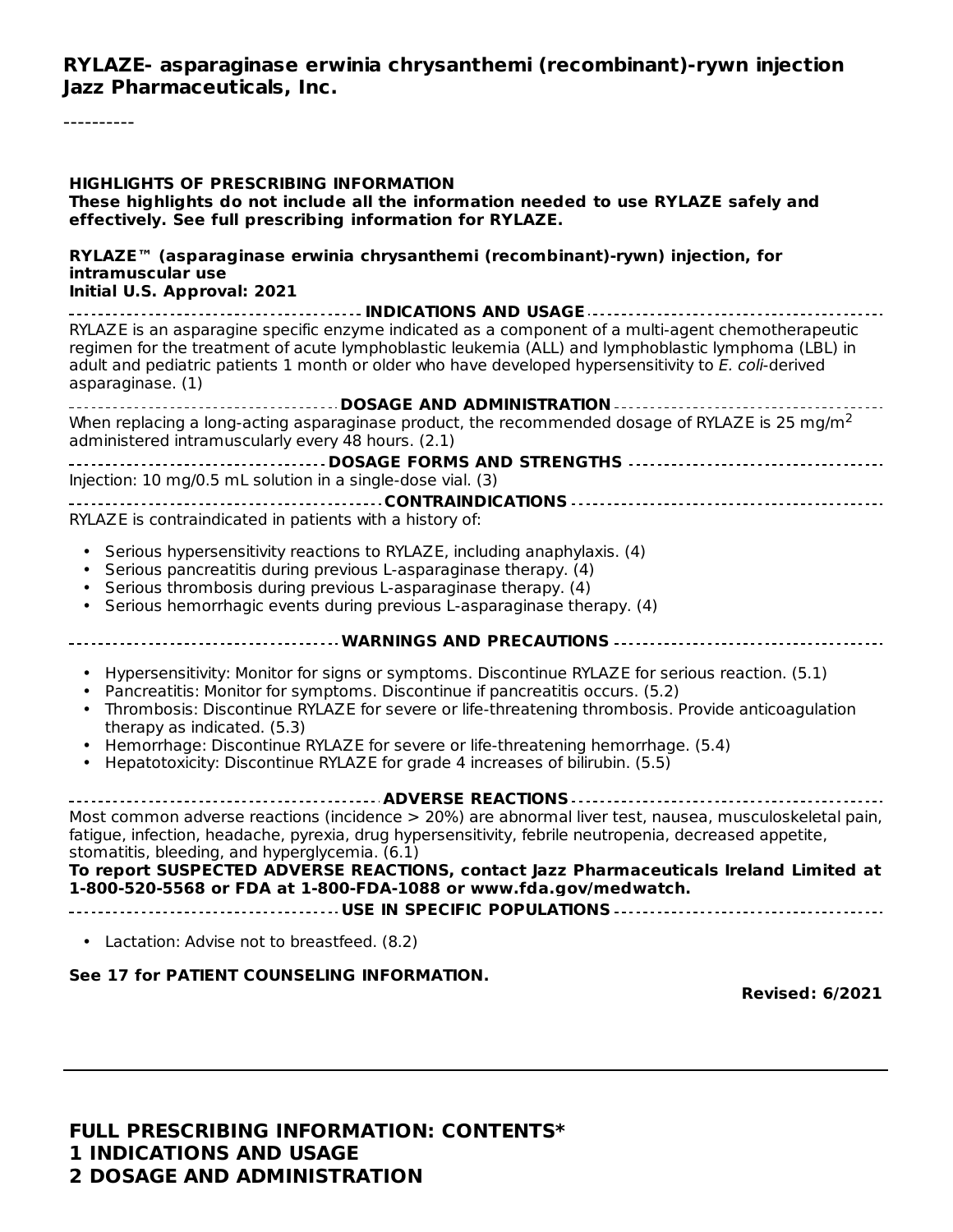- 2.1 Recommended Dosage
- 2.2 Recommended Monitoring and Dosage Modifications for Adverse Reactions
- 2.3 Preparation and Administration Instructions

# **3 DOSAGE FORMS AND STRENGTHS**

### **4 CONTRAINDICATIONS**

### **5 WARNINGS AND PRECAUTIONS**

- 5.1 Hypersensitivity Reactions
- 5.2 Pancreatitis
- 5.3 Thrombosis
- 5.4 Hemorrhage
- 5.5 Hepatotoxicity

### **6 ADVERSE REACTIONS**

- 6.1 Clinical Trials Experience
- 6.2 Immunogenicity

# **8 USE IN SPECIFIC POPULATIONS**

- 8.1 Pregnancy
- 8.2 Lactation
- 8.3 Females and Males of Reproductive Potential
- 8.4 Pediatric Use
- 8.5 Geriatric Use

### **11 DESCRIPTION**

# **12 CLINICAL PHARMACOLOGY**

- 12.1 Mechanism of Action
- 12.2 Pharmacodynamics
- 12.3 Pharmacokinetics

# **13 NONCLINICAL TOXICOLOGY**

13.1 Carcinogenesis, Mutagenesis, Impairment of Fertility

### **14 CLINICAL STUDIES**

# **16 HOW SUPPLIED/STORAGE AND HANDLING**

### **17 PATIENT COUNSELING INFORMATION**

\* Sections or subsections omitted from the full prescribing information are not listed.

# **FULL PRESCRIBING INFORMATION**

# **1 INDICATIONS AND USAGE**

RYLAZE is indicated as a component of a multi-agent chemotherapeutic regimen for the treatment of acute lymphoblastic leukemia (ALL) and lymphoblastic lymphoma (LBL) in adult and pediatric patients 1 month or older who have developed hypersensitivity to E. coli-derived asparaginase.

# **2 DOSAGE AND ADMINISTRATION**

# **2.1 Recommended Dosage**

When replacing a long-acting asparaginase product, the recommended dosage of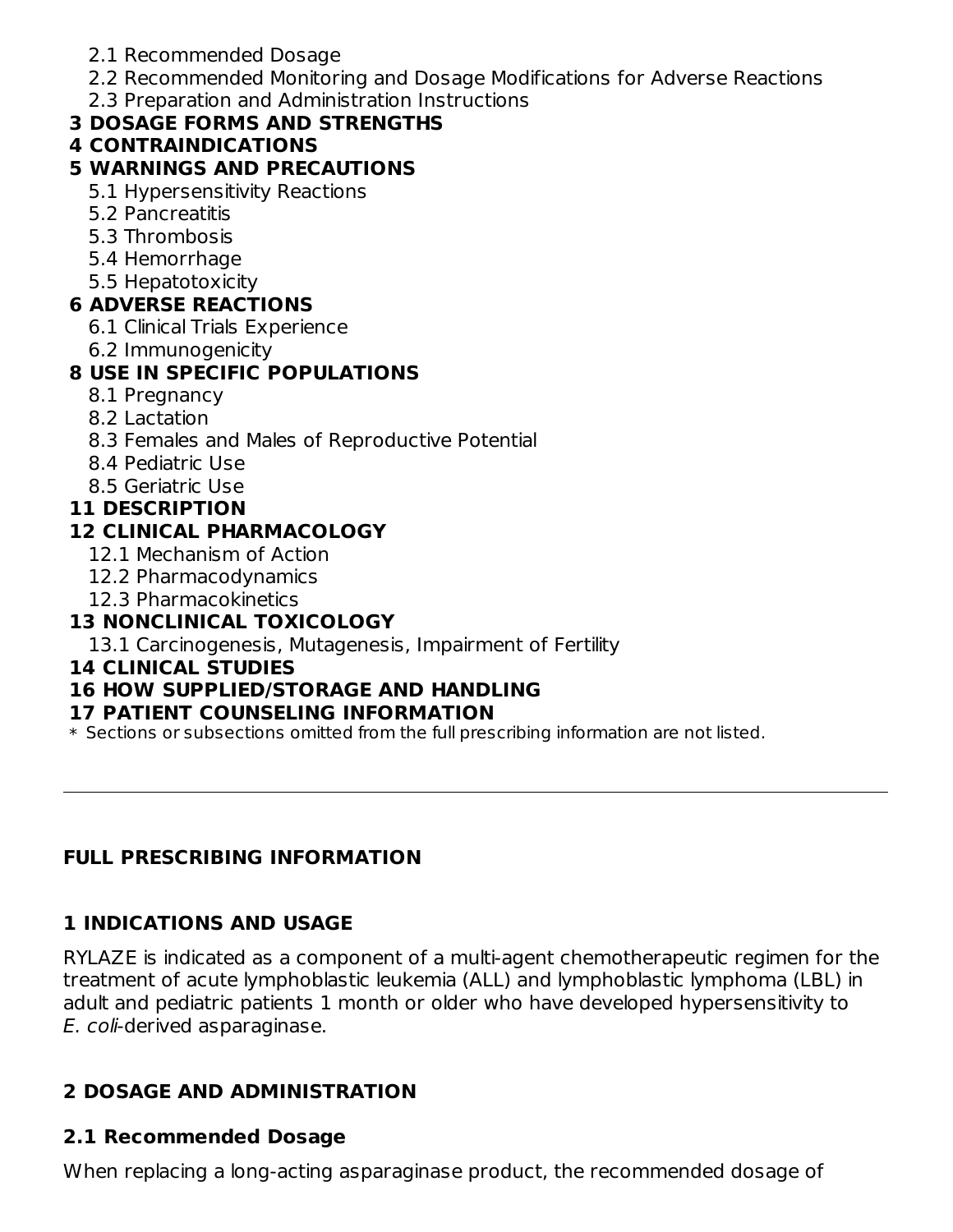RYLAZE is 25 mg/m<sup>2</sup> administered intramuscularly every 48 hours.

See the full prescribing information for the long-acting asparaginase product to determine the duration of administration of RYLAZE as replacement therapy.

### **2.2 Recommended Monitoring and Dosage Modifications for Adverse Reactions**

Monitor patient's bilirubin, transaminases, glucose, and clinical examinations prior to treatment every 2-3 weeks and as indicated clinically. If results are abnormal, monitor patients until recovery from the cycle of therapy. If an adverse reaction occurs, modify treatment according to Table 1.

| <b>Adverse Reaction</b>                                                     | Severity*                                    | <b>Action</b>                                                                                                                                                                                                                                                                                                                                                          |
|-----------------------------------------------------------------------------|----------------------------------------------|------------------------------------------------------------------------------------------------------------------------------------------------------------------------------------------------------------------------------------------------------------------------------------------------------------------------------------------------------------------------|
| <b>Hypersensitivity Reaction</b><br>[see Warnings and<br>Precautions (5.1)] | Grade 2                                      | Treat the symptoms.<br>٠                                                                                                                                                                                                                                                                                                                                               |
|                                                                             | Grade 3 to 4                                 | Discontinue RYLAZE permanently.<br>٠                                                                                                                                                                                                                                                                                                                                   |
| Pancreatitis [see Warnings]<br>and Precautions (5.2)]                       | Grade 2 to 4                                 | Hold RYLAZE for elevations in<br>$\bullet$<br>lipase or amylase $> 2$ times the<br>ULN, or for symptomatic<br>pancreatitis.<br>Resume treatment when lipase and<br>$\bullet$<br>amylase are $<$ 1.5 times the ULN<br>and symptoms are resolved.<br>Discontinue RYLAZE permanently if<br>$\bullet$<br>clinical necrotizing or hemorrhagic<br>pancreatitis is confirmed. |
| Thrombosis [see Warnings<br>and Precautions (5.3)]                          | Uncomplicated<br>thrombosis                  | Hold RYLAZE.<br>Treat with appropriate<br>antithrombotic therapy.<br>Upon resolution of symptoms,<br>$\bullet$<br>consider resuming RYLAZE, while<br>continuing antithrombotic therapy.                                                                                                                                                                                |
|                                                                             | Severe or life-<br>threatening<br>thrombosis | Discontinue RYLAZE permanently.<br>$\bullet$<br>Treat with appropriate<br>$\bullet$<br>antithrombotic therapy.                                                                                                                                                                                                                                                         |
| Hemorrhage [see Warnings]<br>and Precautions (5.4)1                         | Grade 3 to 4                                 | Hold RYLAZE.<br>$\bullet$<br>Evaluate for coagulopathy and<br>$\bullet$<br>consider clotting factor<br>replacement as needed.                                                                                                                                                                                                                                          |

### **Table 1: Dosage Modifications**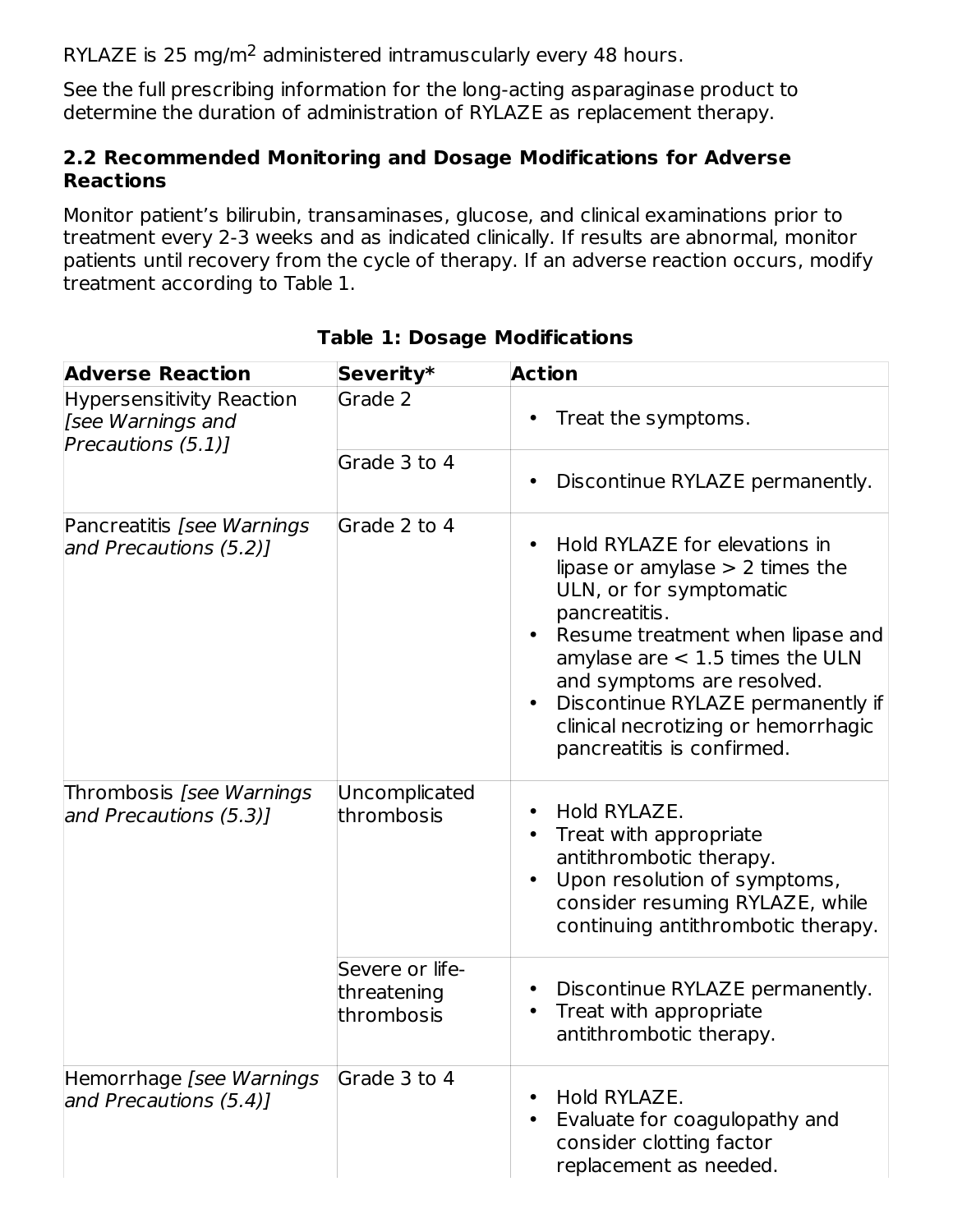|                                                                                 |                                            | Resume RYLAZE with the next<br>$\bullet$<br>scheduled dose if bleeding is<br>controlled.          |
|---------------------------------------------------------------------------------|--------------------------------------------|---------------------------------------------------------------------------------------------------|
| Hepatotoxicity [see Warnings Total bilirubin $>$ 3<br>and Precautions $(5.5)$ ] | times to $\leq 10$<br>times the ULN        | Hold RYLAZE until total bilirubin<br>$\bullet$<br>levels decrease to $\leq$ 1.5 times the<br>ULN. |
|                                                                                 | Total bilirubin<br>$> 10$ times the<br>ULN | Discontinue RYLAZE and do not<br>$\bullet$<br>make up missed doses.                               |

\* Common Terminology Criteria for Adverse Events (CTCAE) version 5.0.

### **2.3 Preparation and Administration Instructions**

Ensure that medical support is available to appropriately manage anaphylactic reactions when administering RYLAZE [see Warnings and Precautions (5.1)].

Visually inspect parenteral drug products for particulate matter, cloudiness, or discoloration prior to administration. If any of these are present, discard the vial. RYLAZE does not contain a preservative.

Use aseptic technique.

- Determine the dose, total volume of RYLAZE solution required, and the number of RYLAZE vials needed. More than one vial may be needed for a full dose.
- Withdraw the indicated injection volume of RYLAZE into the syringe for injection.
	- o Do not shake the vial.
	- o Limit the volume of RYLAZE at a single injection site to 2 mL.
	- o If the volume to be administered is greater than 2 mL, divide the doses equally into multiple syringes, one for each injection site.
	- o Discard the remaining unused RYLAZE in the single-dose vial.
- Administer RYLAZE by intramuscular injection within 4 hours after drawing the dose into the syringe(s).
	- o Rotate injection sites.
	- o Do not inject RYLAZE into scar tissue or areas that are reddened, inflamed, or swollen.
	- o If needed, store the syringe(s) at room temperature (15°C to 25°C [59°F to 77°F]) or refrigerated at 2°C to 8°C (36°F to 46°F) for up to 4 hours. The syringe does not need to be protected from light during storage.

# **3 DOSAGE FORMS AND STRENGTHS**

Injection: 10 mg/0.5 mL clear to opalescent, colorless to slightly yellow solution in a single-dose vial.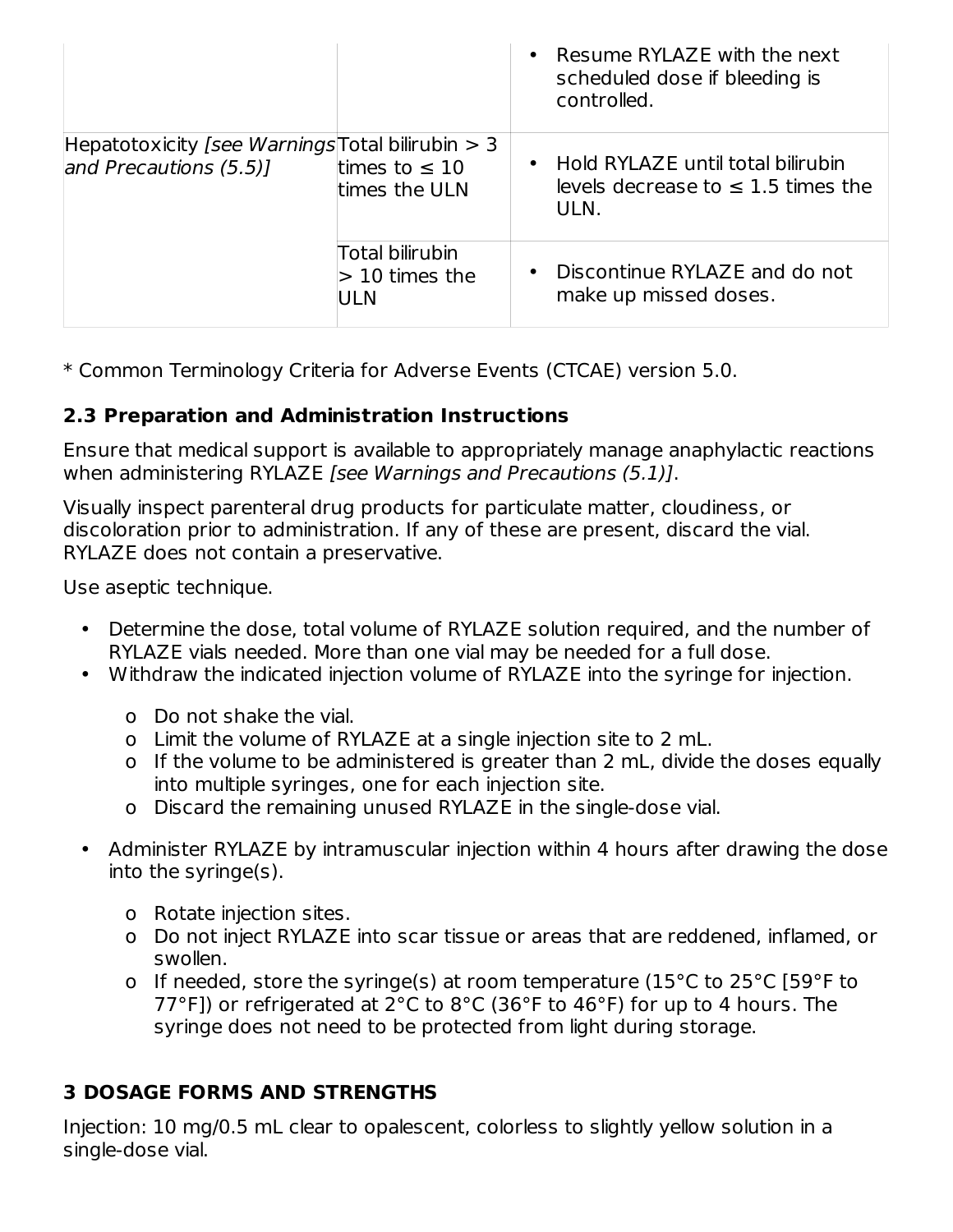# **4 CONTRAINDICATIONS**

RYLAZE is contraindicated in patients with a history of:

- Serious hypersensitivity reactions to *Erwinia asparaginase*, including anaphylaxis [see Warnings and Precautions (5.1)];
- Serious pancreatitis during previous asparaginase therapy [see Warnings and Precautions (5.2)];
- Serious thrombosis during previous asparaginase therapy [see Warnings and Precautions (5.3)];
- Serious hemorrhagic events during previous asparaginase therapy [see Warnings] and Precautions (5.4)].

# **5 WARNINGS AND PRECAUTIONS**

### **5.1 Hypersensitivity Reactions**

Hypersensitivity reactions after the use of RYLAZE occurred in 25% of patients in clinical trials, and it was severe in 2% of patients [see Adverse Reactions (6.1)]. The median time from the first dose of RYLAZE to the onset of the first hypersensitivity event was 27 days (range 1-171 days). The most commonly observed reaction was rash (17%), and no patient experienced a severe rash. The median time from the first dose to the first onset of rash was 33.5 days (range 1-127 days).

Hypersensitivity reactions observed with L-asparaginase class products include angioedema, urticaria, lip swelling, eye swelling, rash or erythema, blood pressure decreased, bronchospasm, dyspnea, and pruritus.

Because of the risk of serious allergic reactions (e.g., life-threatening anaphylaxis), administer RYLAZE in a setting with resuscitation equipment and other agents necessary to treat anaphylaxis (e.g., epinephrine, oxygen, intravenous steroids, antihistamines) [see Dosage and Administration (2.3)]. Discontinue RYLAZE in patients with serious hypersensitivity reactions.

### **5.2 Pancreatitis**

Pancreatitis was reported in 14% of patients in clinical trials of RYLAZE and was severe in 6% [see Adverse Reactions (6.1)]. Clinical pancreatitis occurred in 5% of patients, and it was severe in 4% of patients. Elevated amylase or lipase without clinical diagnosis of pancreatitis was observed in 9% of patients, and it was severe in 2% of patients treated with RYLAZE. Hemorrhagic or necrotizing pancreatitis have been reported with Lasparaginase class products.

Inform patients of the signs and symptoms of pancreatitis, which, if left untreated, could be fatal. Evaluate patients with symptoms compatible with pancreatitis to establish a diagnosis. Assess serum amylase and lipase levels in patients with any signs or symptoms of pancreatitis. Discontinue RYLAZE in patients with severe or hemorrhagic pancreatitis. In the case of mild pancreatitis, withhold RYLAZE until the signs and symptoms subside and amylase and/or lipase levels return to 1.5 times the ULN (see Dosage and Administration (2.2)]. After resolution of mild pancreatitis, treatment with RYLAZE may be resumed.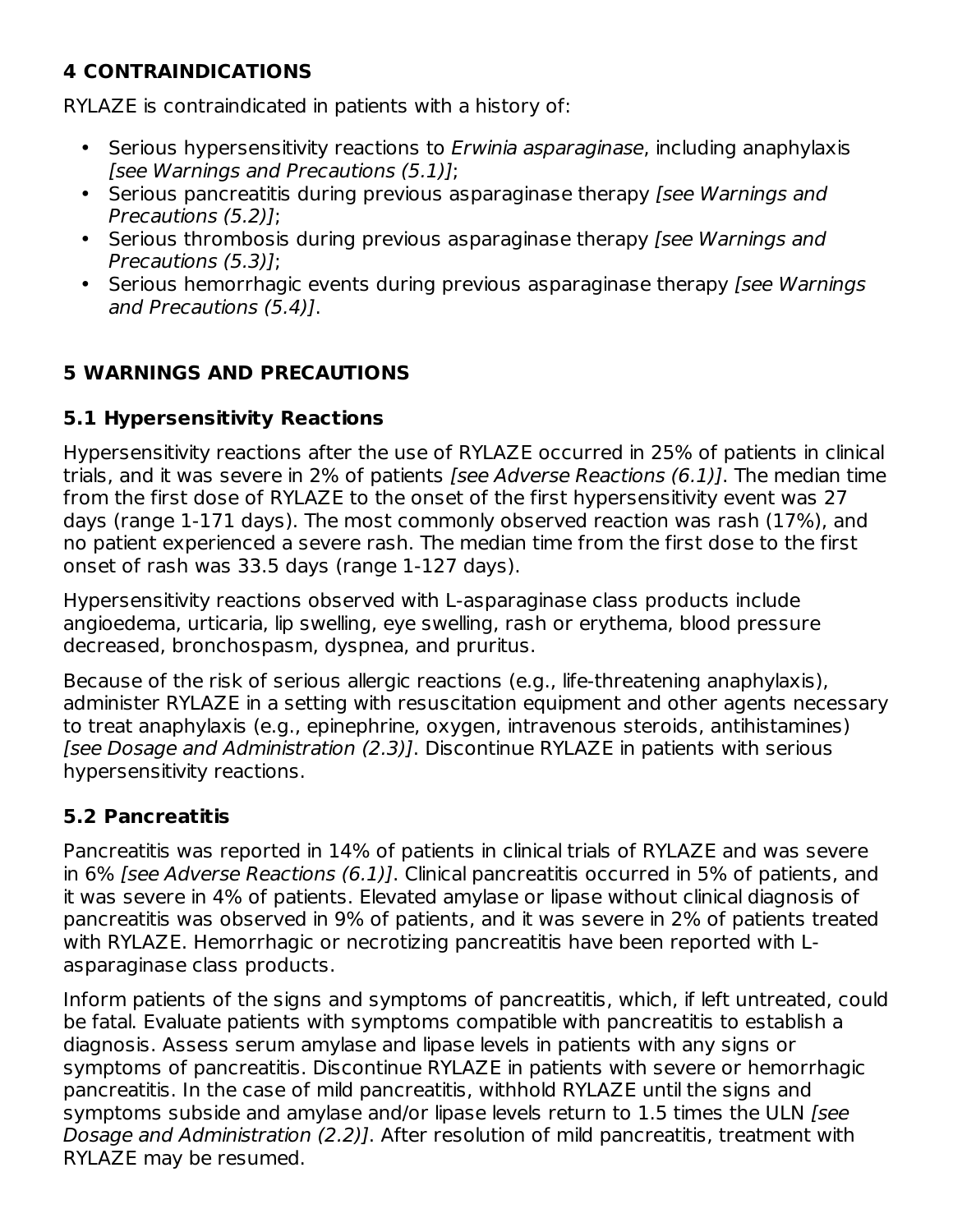### **5.3 Thrombosis**

Serious thrombotic events, including sagittal sinus thrombosis and pulmonary embolism, have been reported following treatment with L-asparaginase class products. Discontinue RYLAZE for a thrombotic event, and administer appropriate antithrombotic therapy. Consider resumption of treatment with RYLAZE only if the patient had an uncomplicated thrombosis [see Dosage and Administration (2.2)].

## **5.4 Hemorrhage**

Bleeding was reported in 17% of patients treated with RYLAZE, and it was severe in 1%. Most commonly observed reactions were bruising (8%) (contusion, increased tendency to bruise and injection site bruising) and nose bleeding (6%), which was severe in 1% of patients. Other observed bleeding reactions included hematuria (2%), disseminated intravascular coagulopathy (1%), rectal bleeding (1%) and gingival bleeding (1%) [see Adverse Reactions (6.1)].

In patients treated with L-asparaginase class products, hemorrhage may be associated with increased prothrombin time (PT), increased partial thromboplastin time (PTT), and hypofibrinogenemia. Consider appropriate replacement therapy in patients with severe or symptomatic coagulopathy [see Dosage and Administration (2.2)].

### **5.5 Hepatotoxicity**

Elevated bilirubin and/or transaminases occurred in 62% of patients treated with RYLAZE in clinical trials, and 12% had Grade  $\geq$  3 elevations *[see Adverse Reactions (6.1)]*.

Inform patients of the signs and symptoms of hepatotoxicity. Evaluate bilirubin and transaminases prior to treatment every 2-3 weeks and as indicated clinically during treatment with RYLAZE. In the event of serious liver toxicity, discontinue treatment with RYLAZE and provide supportive care [see Dosage and Administration (2.2)].

# **6 ADVERSE REACTIONS**

The following clinically significant adverse reactions are described in greater detail in other sections of the labeling:

- Hypersensitivity Reactions [see Warnings and Precautions (5.1)]
- Pancreatic Toxicity [see Warnings and Precautions (5.2)]
- Thrombosis [see Warnings and Precautions (5.3)]
- Hemorrhage [see Warnings and Precautions (5.4)]
- Hepatotoxicity [see Warnings and Precautions (5.5)]

### **6.1 Clinical Trials Experience**

Because clinical trials are conducted under widely varying conditions, adverse reaction rates observed in the clinical trials of a drug cannot be directly compared to rates in the clinical trials of another drug and may not reflect the rates observed in practice.

The safety of RYLAZE described in the WARNINGS AND PRECAUTIONS reflect exposure to RYLAZE at various dosages, including dosages other than the recommended, used in combination with chemotherapy in 102 patients in JZP458-201 [see Clinical Studies (14)]. These patients received a median of 3 courses of RYLAZE (range: 1-14 courses); 38%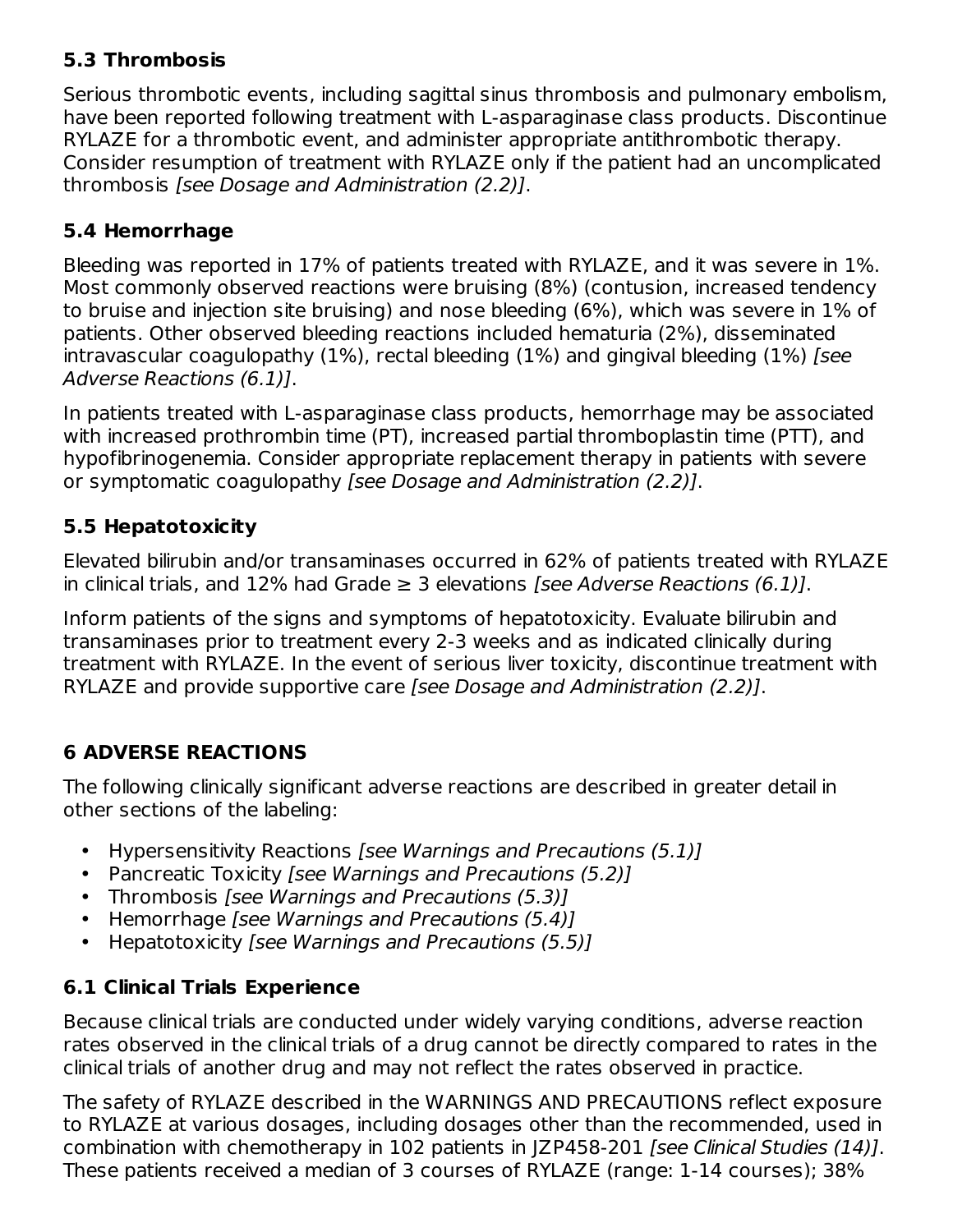of patients received at least four courses.

The safety of RYLAZE described below was evaluated in a cohort of 33 patients from JZP458-201 who received RYLAZE 25 mg/m<sup>2</sup> intramuscularly on Monday, Wednesday, and Friday for 6 doses as a replacement for a single dose of pegaspargase as a component of multi-agent chemotherapy [see Clinical Studies (14)]. The patients had a median age of 11 years (range: 1 to 24 years); the majority of patients were male (51%) and white (73%). The patients received a median of 4 courses of RYLAZE (range: 1-14 cycles); 48% of patients received at least four courses.

A fatal adverse reaction (infection) occurred in 1 patient treated with the RYLAZE 25 mg/m<sup>2</sup> dosage. Serious adverse reactions occurred in 55% of patients who received the RYLAZE 25 mg/m<sup>2</sup> dosage. The most frequent serious adverse reactions (in  $\geq 5\%$  of patients) were febrile neutropenia, dehydration, pyrexia, stomatitis, diarrhea, drug hypersensitivity, infection, nausea, and viral infection. Permanent discontinuation due to an adverse reaction occurred in 9% of patients who received the RYLAZE 25 mg/m<sup>2</sup> dosage. Adverse reactions resulting in permanent discontinuation included hypersensitivity (6%) and infection (3%).

All patients treated with the RYLAZE 25 mg/m<sup>2</sup> dosage as a component of multi-agent chemotherapy developed neutropenia, anemia, or thrombocytopenia. The most common nonhematological adverse reactions in patients were abnormal liver test, nausea, musculoskeletal pain, fatigue, infection, headache, pyrexia, drug hypersensitivity, febrile neutropenia, decreased appetite, stomatitis, bleeding, and hyperglycemia. Table 2 shows the common adverse reactions occurring in at least 15% of the patients.

| <b>Adverse Reaction</b> | RYLAZE 25 mg/m <sup>2</sup> Dosage <sup>a</sup><br>$N = 33$ |                    |  |  |
|-------------------------|-------------------------------------------------------------|--------------------|--|--|
|                         | <b>All Grades</b><br>(% )                                   | Grades 3-4<br>(% ) |  |  |
| Abnormal liver test*    | 70                                                          | 12                 |  |  |
| Nausea <sup>*</sup>     | 46                                                          | 9                  |  |  |
| Musculoskeletal pain*   | 39                                                          | 6                  |  |  |
| Fatigue*                | 36                                                          | 3                  |  |  |
| Infection <sup>*b</sup> | 30                                                          | 12                 |  |  |
| Headache                | 30                                                          | $\overline{0}$     |  |  |
| Pyrexia                 | 27                                                          | 6                  |  |  |
| Drug hypersensitivity*  | 24                                                          | 6                  |  |  |
| Febrile neutropenia     | 24                                                          | 24                 |  |  |
| Decreased appetite      | 21                                                          | 6                  |  |  |
| Stomatitis              | 21                                                          | 9                  |  |  |
| Bleeding*               | 21                                                          | $\overline{0}$     |  |  |
| Hyperglycemia           | 21                                                          | 3                  |  |  |
| Abdominal pain*         | 18                                                          | 0                  |  |  |
| Tachycardia*            | 18                                                          | $\overline{0}$     |  |  |

#### **Table 2: Adverse Reactions (≥ 15% incidence) in Patients Receiving RYLAZE 25 mg/m as a Component of Multi-Agent Chemotherapy in Study JZP458- 2 201**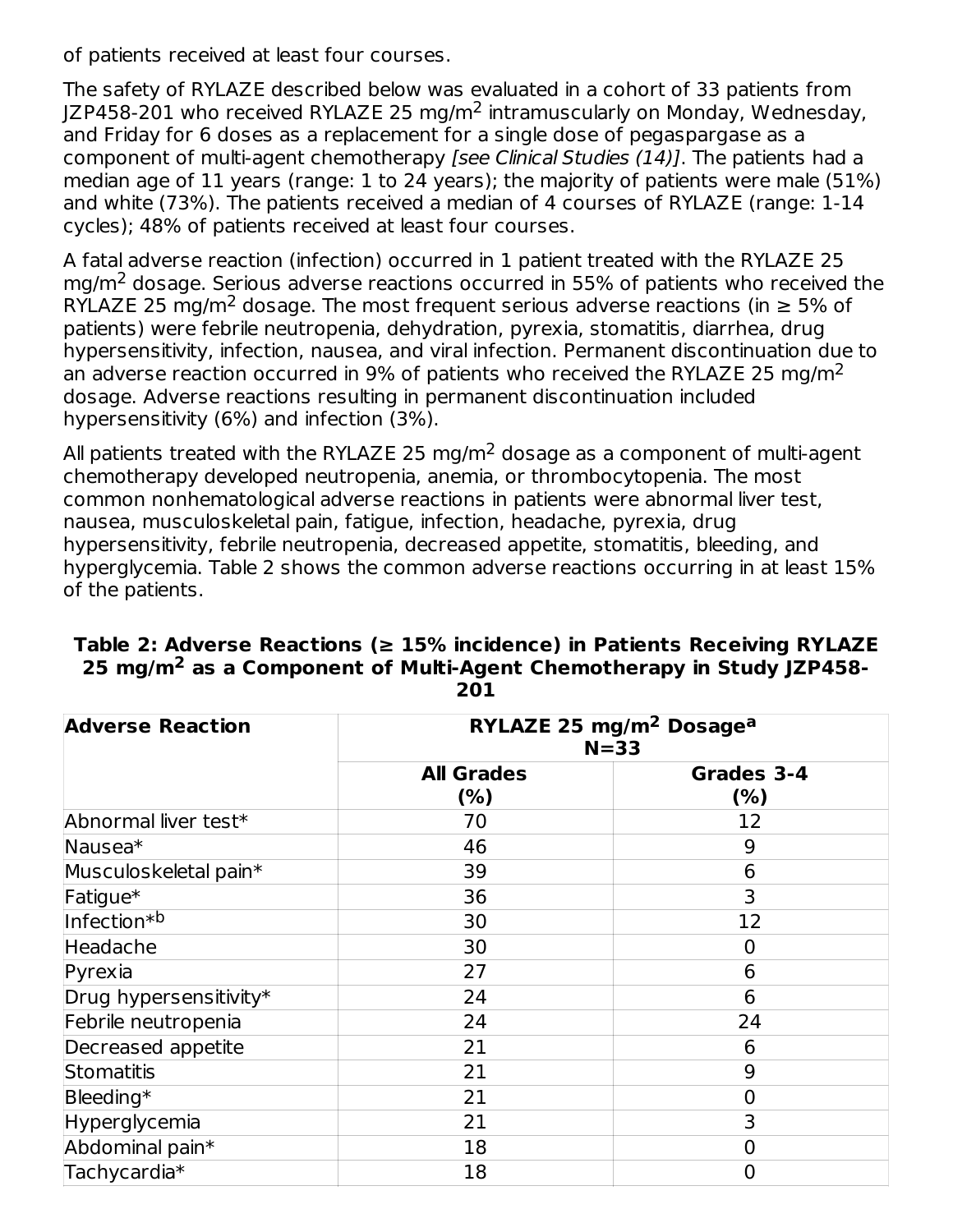| Diarrhea*              |  |
|------------------------|--|
| Constipation           |  |
| Dehydration            |  |
| Neuropathy peripheral* |  |
| Cough                  |  |
| Insomnia               |  |

\*Includes grouped terms

Grading is based on Common Terminology Criteria for Adverse Events version 5.0 <sup>a</sup> RYLAZE was administered as a component of multi-agent chemotherapy regimens.  $^{\text{b}}$  Does not include the following fatal adverse reactions: infection (N=1). Safety data for patients treated on a Monday, Wednesday, and Friday schedule.

Clinically relevant adverse reactions in  $<$  15% of patients who received RYLAZE in combination with chemotherapy included:

Gastrointestinal disorders: Abdominal discomfort, abdominal distension, pancreatitis

General disorders and administration site conditions: Infusion site reaction, pain

Infections and infestations: Viral infection, bacterial infection, fungal infection

Investigations: Blood fibrinogen decreased, activated partial thromboplastin time prolonged

Metabolism and nutrition disorders: Acidosis

Musculoskeletal and connective tissue disorders: Bone pain, muscular weakness, muscle spasms

Nervous system disorders: Paresthesia

Psychiatric disorders: Agitation, anxiety, irritability

Renal and urinary disorders: Acute kidney injury

Skin and subcutaneous disorders: Pruritus

Vascular disorders: Hypotension

# **6.2 Immunogenicity**

The incidence of ADA and subsequent effects on pharmacokinetics, pharmacodynamics, safety, or effectiveness have not been established.

# **8 USE IN SPECIFIC POPULATIONS**

# **8.1 Pregnancy**

### Risk Summary

Based on findings from animal reproduction studies, RYLAZE can cause fetal harm when administered to a pregnant woman. There are no available data on RYLAZE use in pregnant women to evaluate for a drug-associated risk of major birth defects,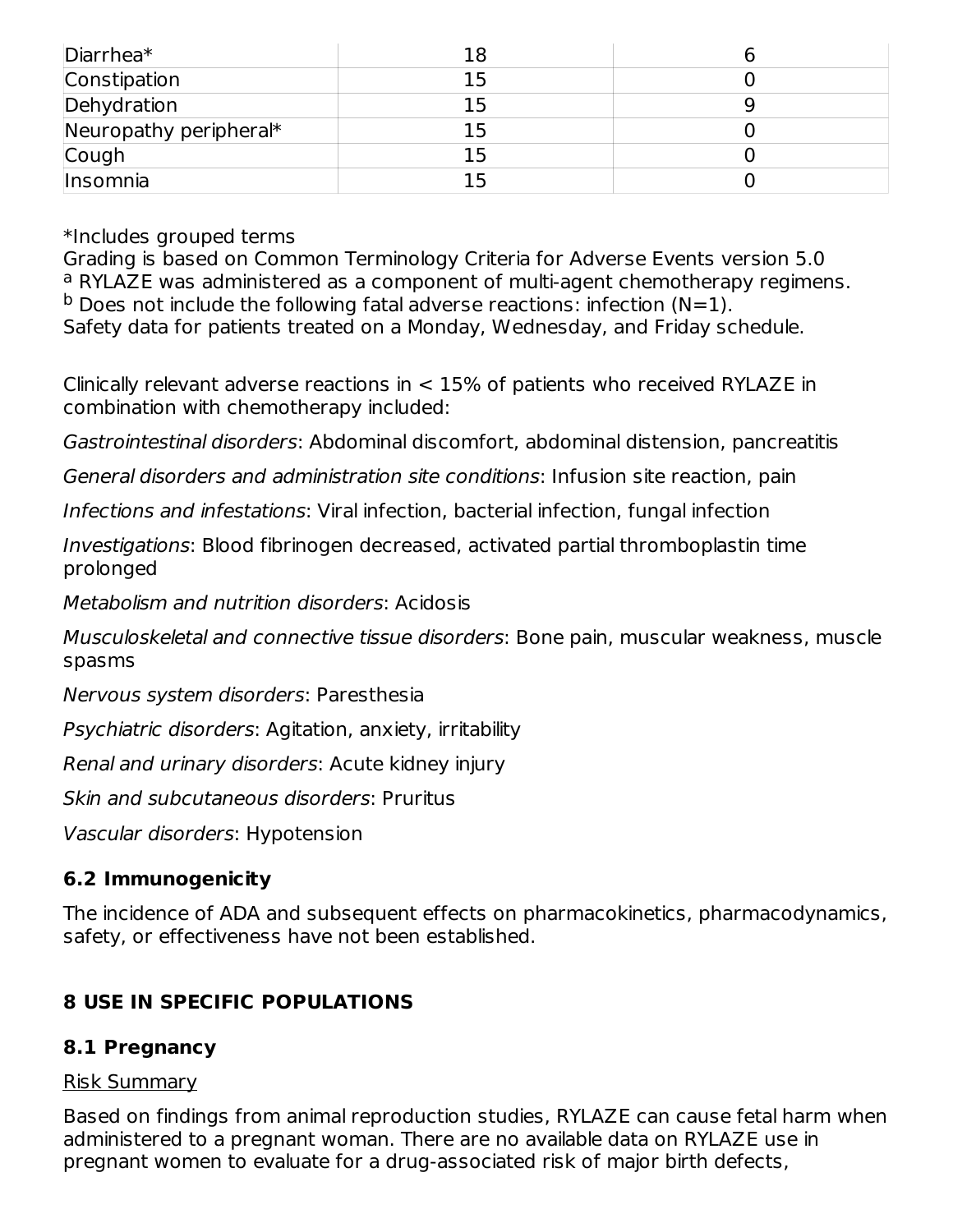miscarriage, or adverse maternal or fetal outcomes. In animal reproductive and developmental toxicity studies, intramuscular administration of asparaginase Erwinia chrysanthemi to pregnant rats and rabbits during organogenesis resulted in structural abnormalities and embryo-fetal mortality (see Data) at exposures below those in patients at the recommended human dose. Advise pregnant women of the potential risk to a fetus.

In the U.S. general population, the estimated background risks of major birth defects and miscarriage in clinically recognized pregnancies are 2 to 4% and 15 to 20%, respectively.

### Data

### Animal Data

Animal reproductive and developmental toxicity studies have not been conducted with RYLAZE.

In embryofetal development studies, asparaginase Erwinia chrysanthemi was administered intramuscularly every other day during the period of organogenesis to pregnant rats (at 3, 6, or 12 mg/m<sup>2</sup>) and rabbits (at 0.12, 0.30, or 0.48 mg/m<sup>2</sup>). In rats given 12 mg/m<sup>2</sup> (approximately 0.48 times the maximum recommended human dose), maternal toxicity of decreased body weight gain was observed, as was a fetal finding of increased incidence of partially undescended thymic tissue. In rabbits, maternal toxicity consisting of decreased body weight was observed at 0.48 mg/m<sup>2</sup> (approximately 0.02 times the maximum recommended human dose). Increased post-implantation loss, a decrease in the number of live fetuses, and gross abnormalities (e.g., absent kidney, absent accessory lung lobe, additional subclavian artery, and delayed ossification) were observed at doses of  $\geq 0.12$  mg/m<sup>2</sup> (approximately 0.005 times the maximum recommended human dose).

### **8.2 Lactation**

#### Risk Summary

There are no data on the presence of asparaginase erwinia chrysanthemi (recombinant) rywn in human milk, the effects on the breastfed child, or the effects on milk production. Because of the potential for adverse reactions in the breastfed child, advise women not to breastfeed during treatment with RYLAZE and for 1 week after the last dose.

### **8.3 Females and Males of Reproductive Potential**

RYLAZE can cause fetal harm when administered to a pregnant woman [see Use in Specific Populations (8.1)].

#### Pregnancy Testing

Pregnancy testing is recommended in females of reproductive potential prior to initiating RYLAZE.

#### Contraception

Advise females of reproductive potential to use effective non-hormonal contraceptive methods during treatment with RYLAZE and for 3 months after the last dose.

### **8.4 Pediatric Use**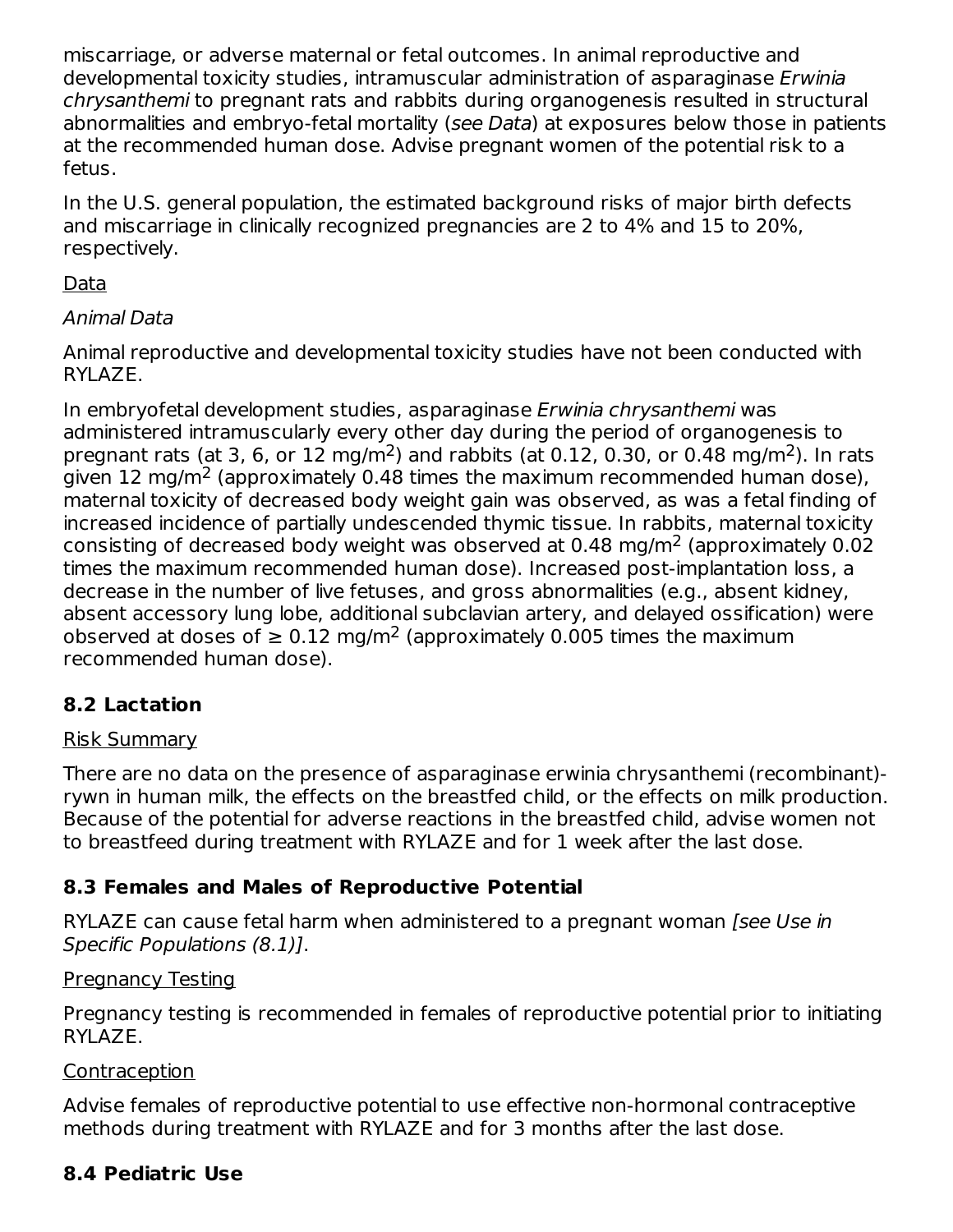The safety and effectiveness of RYLAZE in the treatment of ALL and LBL have been established in pediatric patients 1 month to  $<$  17 years who have developed hypersensitivity to a long-acting E. coli-derived asparaginase. Use of RYLAZE in these age groups is supported by evidence from an adequate and well-controlled study in adults and pediatric patients. The trial included 84 pediatric patients, including 2 infants (1 month to  $<$  2 years), 62 children (2 years to  $<$  12 years old), and 20 adolescents (12 years to < 17 years old). There were no clinically meaningful differences in safety or nadir serum asparaginase activity across age groups. The safety and effectiveness of RYLAZE have not been established in pediatric patients younger than 1 month of age.

# **8.5 Geriatric Use**

Clinical studies of RYLAZE did not include sufficient numbers of patients 65 years of age and older to determine whether they respond differently from younger patients.

# **11 DESCRIPTION**

Asparaginase erwinia chrysanthemi (recombinant)-rywn contains an asparagine specific bacterial enzyme (L-asparaginase). L-asparaginase is a tetrameric enzyme that consists of four identical 35 kDa subunits with a combined molecular weight of 140 kDa. The amino acid sequence is identical to native asparaginase Erwinia chrysanthemi (also known as crisantaspase). The activity of asparaginase erwinia chrysanthemi (recombinant)-rywn is expressed in units, defined as the amount of enzyme that catalyzes the conversion of 1μmol of L-asparagine per reaction minute, per mg of protein.

Asparaginase erwinia chrysanthemi (recombinant)-rywn is produced by fermentation of a genetically engineered Pseudomonas fluorescens bacterium containing the DNA which encodes for asparaginase Erwinia chrysanthemi.

RYLAZE (asparaginase erwinia chrysanthemi (recombinant)-rywn) injection is supplied as a sterile, clear to opalescent, colorless to slightly yellow, preservative-free solution for intramuscular injection. Each 0.5 mL contains 10 mg asparaginase erwinia chrysanthemi (recombinant)-rywn and the inactive ingredients: polysorbate 80 (0.1 mg), sodium chloride (1.5 mg), sodium phosphate dibasic anhydrous (0.8 mg), sodium phosphate monobasic monohydrate (0.6 mg), and trehalose (32.1 mg). Sodium hydroxide may be added to adjust the pH. The pH is approximately 7.

# **12 CLINICAL PHARMACOLOGY**

# **12.1 Mechanism of Action**

Asparaginase erwinia chrysanthemi (recombinant)-rywn is an enzyme that catalyzes the conversion of the amino acid L-asparagine into aspartic acid and ammonia. The pharmacological effect of RYLAZE is based on the killing of leukemic cells due to depletion of plasma asparagine. Leukemic cells with low expression of asparagine synthetase have a reduced ability to synthesize asparagine, and therefore depend on an exogenous source of asparagine for survival.

# **12.2 Pharmacodynamics**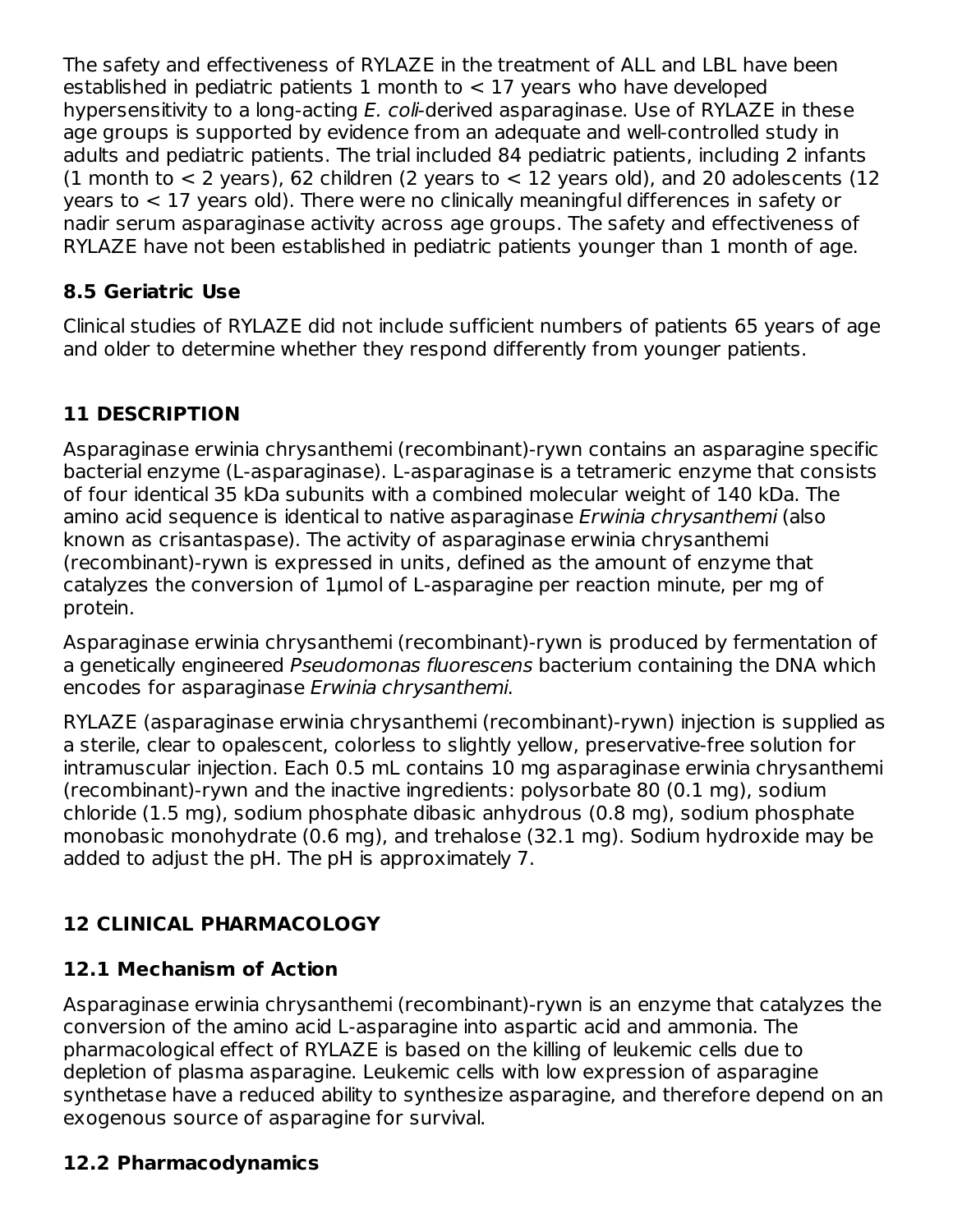Asparaginase erwinia chrysanthemi (recombinant)-rywn exposure-response relationships and the time course of pharmacodynamic response are unknown.

### **12.3 Pharmacokinetics**

The pharmacokinetic parameters of asparaginase erwinia chrysanthemi (recombinant) rywn are presented based on serum asparaginase activity (SAA) following administration of the approved recommended dosage in pediatric and young adult patients (1 to 24 years), unless otherwise specified. The exposures for asparaginase erwinia chrysanthemi (recombinant)-rywn are summarized in Table 3. Asparaginase erwinia chrysanthemi (recombinant)-rywn maximum SAA (C $_{\sf max}$ ) and area under the SAA-time curve (AUC) increase proportionally over a dosage range from 12.5 to 50 mg/m $^2$  (0.5 to 2 times the approved recommended dose of 25 mg/m<sup>2</sup>).

# **Table 3: RYLAZE Pharmacokinetic Parameters Based on SAA**

| <b>Parameter</b>              | <b>Dose in Course</b> | <b>Geometric Mean</b><br>$(\%CV)$ |
|-------------------------------|-----------------------|-----------------------------------|
| $C_{\text{max}}$ (U/mL)       |                       | 1.80 (40%)                        |
|                               |                       | 2.24(42%)                         |
| $C_{48h}$ <sup>a</sup> (U/mL) |                       | 0.33(88%)                         |
|                               |                       | 0.40(93%)                         |
| $AUC_{0-48h}$ (h·U/mL)        |                       | 37.9 (39%)                        |
|                               |                       | 48.5 (41%)                        |

# <sup>a</sup> SAA 48 hours after the most recent dose

# Absorption

The median t<sub>max</sub> of asparaginase erwinia chrysanthemi (recombinant)-rywn is 10 hours. The mean absolute bioavailability for IM administration is 37% in healthy subjects.

### **Distribution**

The geometric mean (%CV) apparent volume of distribution of asparaginase erwinia chrysanthemi (recombinant)-rywn is  $1.48 \text{ L/m}^2$  (49%).

### Elimination

The geometric mean (%CV) apparent clearance of asparaginase erwinia chrysanthemi (recombinant)-rywn is 0.31 L/hour/m<sup>2</sup> (36%) and the apparent half-life is 18.2 hours (16%).

### **Metabolism**

Asparaginase erwinia chrysanthemi (recombinant)-rywn is expected to be metabolized into small peptides by catabolic pathways.

### Specific Populations

There were no clinically significant differences in the pharmacokinetics of asparaginase erwinia chrysanthemi (recombinant)-rywn based on age (1 to 52 years), weight (9 to 131 kg), or sex after the dose was adjusted by body surface area (BSA). The effect of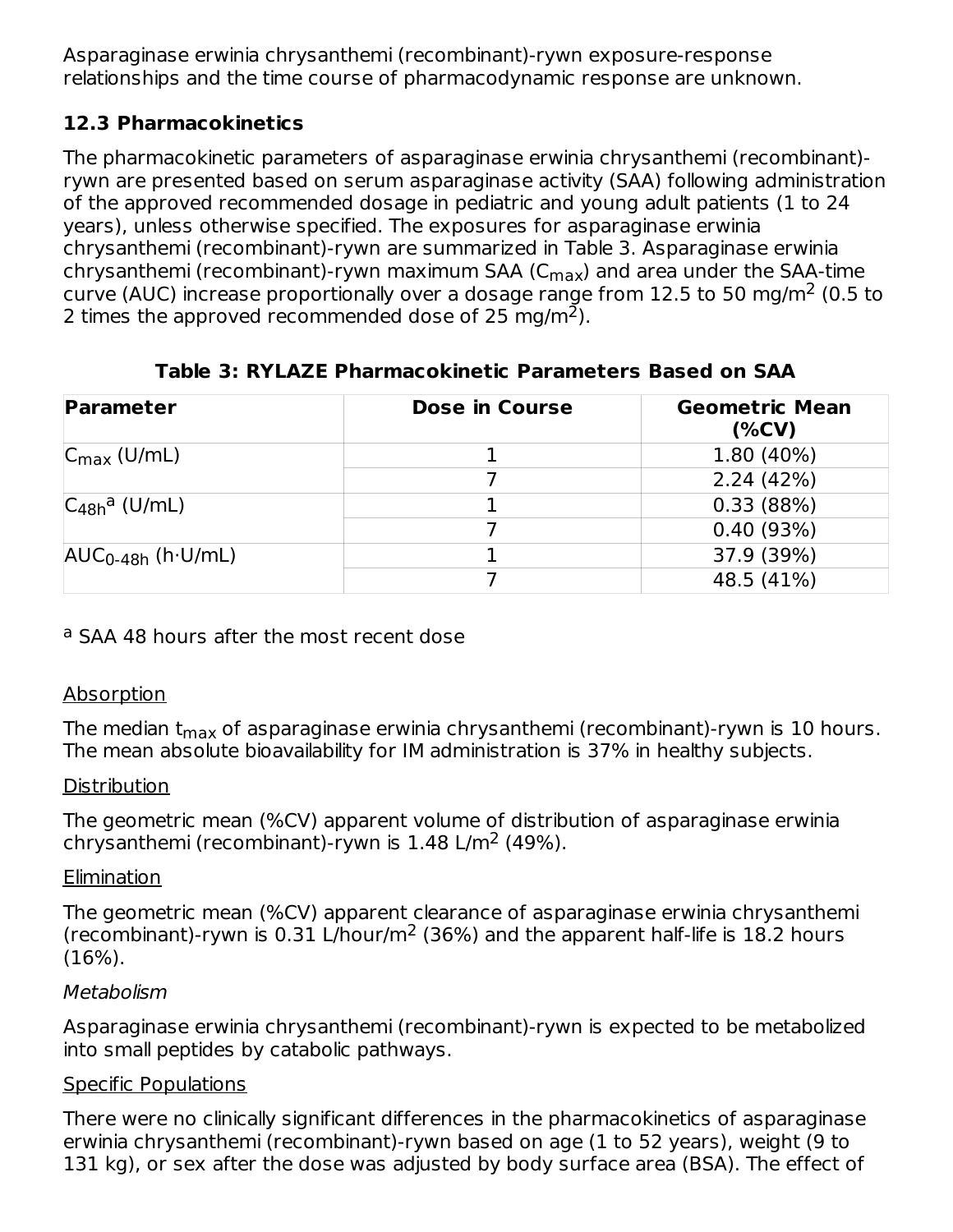renal and hepatic impairment on the pharmacokinetics of asparaginase erwinia chrysanthemi (recombinant)-rywn has not been studied.

### Body Surface Area

The apparent volume of distribution and apparent clearance of asparaginase erwinia chrysanthemi (recombinant)-rywn increase with increasing BSA (0.44 to 2.53 m<sup>2</sup>).

Race and Ethnicity

Black (n=10) and Asian (n=5) patients had 29% lower clearance which may increase SAA exposure compared to White (n=61) patients. There were no clinically significant differences in clearance between Hispanic (n=28) and Non-Hispanic (n=53) patients.

# **13 NONCLINICAL TOXICOLOGY**

### **13.1 Carcinogenesis, Mutagenesis, Impairment of Fertility**

Carcinogenicity, mutagenicity, and impairment of fertility studies have not been conducted with asparaginase erwinia chrysanthemi (recombinant)-rywn.

In a fertility and early embryonic development study in rats, asparaginase Erwinia chrysanthemi had no effect on male or female fertility when administered intramuscularly at doses of up to 12 mg/m<sup>2</sup> (approximately 0.48 times the maximum recommended human dose) every other day for a total of 35 doses. In males, decreased sperm count was observed at all doses but did not impact fertility.

# **14 CLINICAL STUDIES**

The efficacy of RYLAZE for the treatment of patients with acute lymphoblastic leukemia (ALL) or lymphoblastic lymphoma (LBL) who have developed hypersensitivity to E. coliderived asparaginase as a component of a multi-agent chemotherapeutic regimen was evaluated in Study JZP458-201 (NCT04145531), an open-label, multi-cohort, multicenter trial. A treatment course consisted of RYLAZE at various dosages administered intramuscularly every Monday, Wednesday, and Friday for a total of 6 doses to replace each dose of pegaspargase.

For the 102 patients treated, the median age was 10 years (range, 1 - 24 years); 57% were male and 43% were female; 73% were white, 12% were Black/African American, 5% were Asian, and 10% were of other or unknown race. Ninety-seven (94%) patients had experienced a hypersensitivity reaction to pegaspargase, and 6 patients (7%) had reported silent inactivation.

The determination of efficacy was based on a demonstration of the achievement and maintenance of nadir serum asparaginase activity (NSAA) above the level of 0.1 U/mL. The results of modeling and simulations showed that for a dosage of 25 mg/m $^{\mathsf{2}}$ administered intramuscularly every 48 hours, the proportion of patients maintaining  $NSAA \geq 0.1$  U/mL at 48 hours after a dose of RYLAZE was 93.6% (95% CI: 92.6%, 94.6%) [see Clinical Pharmacology (12.3)].

### **16 HOW SUPPLIED/STORAGE AND HANDLING**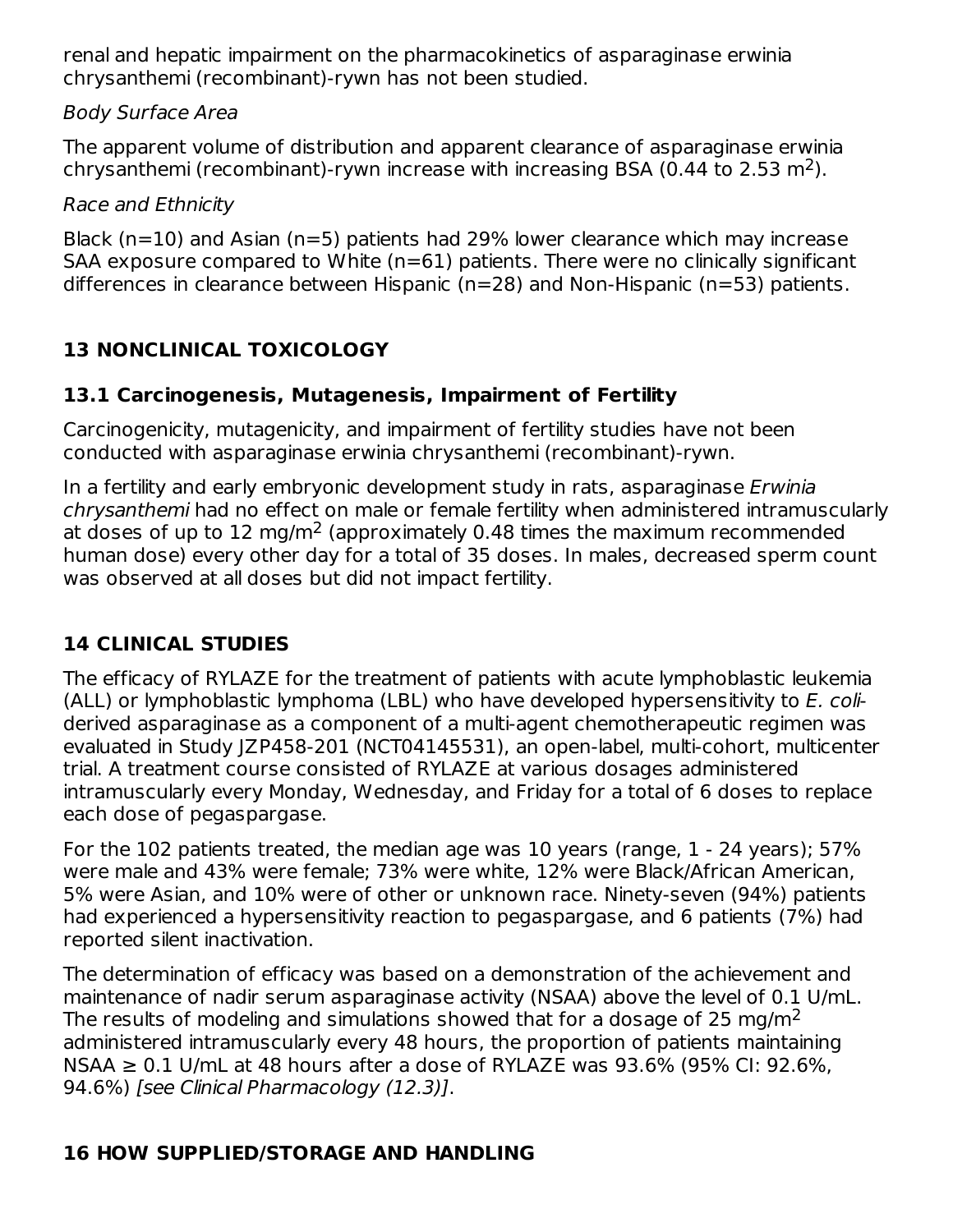RYLAZE (asparaginase erwinia chrysanthemi (recombinant)-rywn) injection is supplied as a sterile, clear to opalescent, colorless to slightly yellow, preservative-free solution in single-dose vials. Each single-dose vial (NDC 68727-900-01) contains 10 mg/0.5 mL asparaginase erwinia chrysanthemi (recombinant)-rywn. Each carton of RYLAZE (NDC 68727-900-03) contains 3 single-dose vials.

Store RYLAZE vials refrigerated at 2°C to 8°C (36°F to 46°F) in the original carton to protect from light. Do not shake or freeze.

# **17 PATIENT COUNSELING INFORMATION**

• Hypersensitivity

Inform patients of the risk of allergic reactions, including anaphylaxis. Instruct the patient on the symptoms of allergic reactions and to seek medical advice immediately if they experience such symptoms [see Warnings and Precautions  $(5.1)$ .

• Pancreatitis

Instruct patients on signs and symptoms of pancreatitis and to seek medical attention if they experience severe abdominal pain [see Warnings and Precautions  $(5.2)$ ].

• Thrombosis

Instruct patients on the risk of thrombosis and to seek medical advice immediately if they experience headache, arm or leg swelling, shortness of breath, and chest pain [see Warnings and Precautions (5.3)].

• Hemorrhage

Advise patients to report any unusual bleeding or bruising to their healthcare provider [see Warnings and Precautions (5.4)].

• Hepatotoxicity

Advise patients to report any jaundice, severe nausea or vomiting, or easy bleeding or bruising to their healthcare provider [see Warnings and Precautions (5.5)].

• Pregnancy

Advise pregnant women of the potential risk to a fetus. Advise females of reproductive potential to inform their healthcare provider of a known or suspected pregnancy [see Use in Specific Populations (8.1)].

Advise females of reproductive potential to use effective non-hormonal contraception during treatment with RYLAZE and for 3 months after the last dose [see Use in Specific Populations (8.3)].

• <u>Lactation</u>

Advise women not to breastfeed during treatment with RYLAZE and for 1 week after the last dose [see Use in Specific Populations (8.2)].

Manufactured by: Jazz Pharmaceuticals Ireland Limited Leinster, Ireland U.S. License No. 2167

Distributed by: Jazz Pharmaceuticals, Inc. 3170 Porter Drive, Palo Alto, CA 94304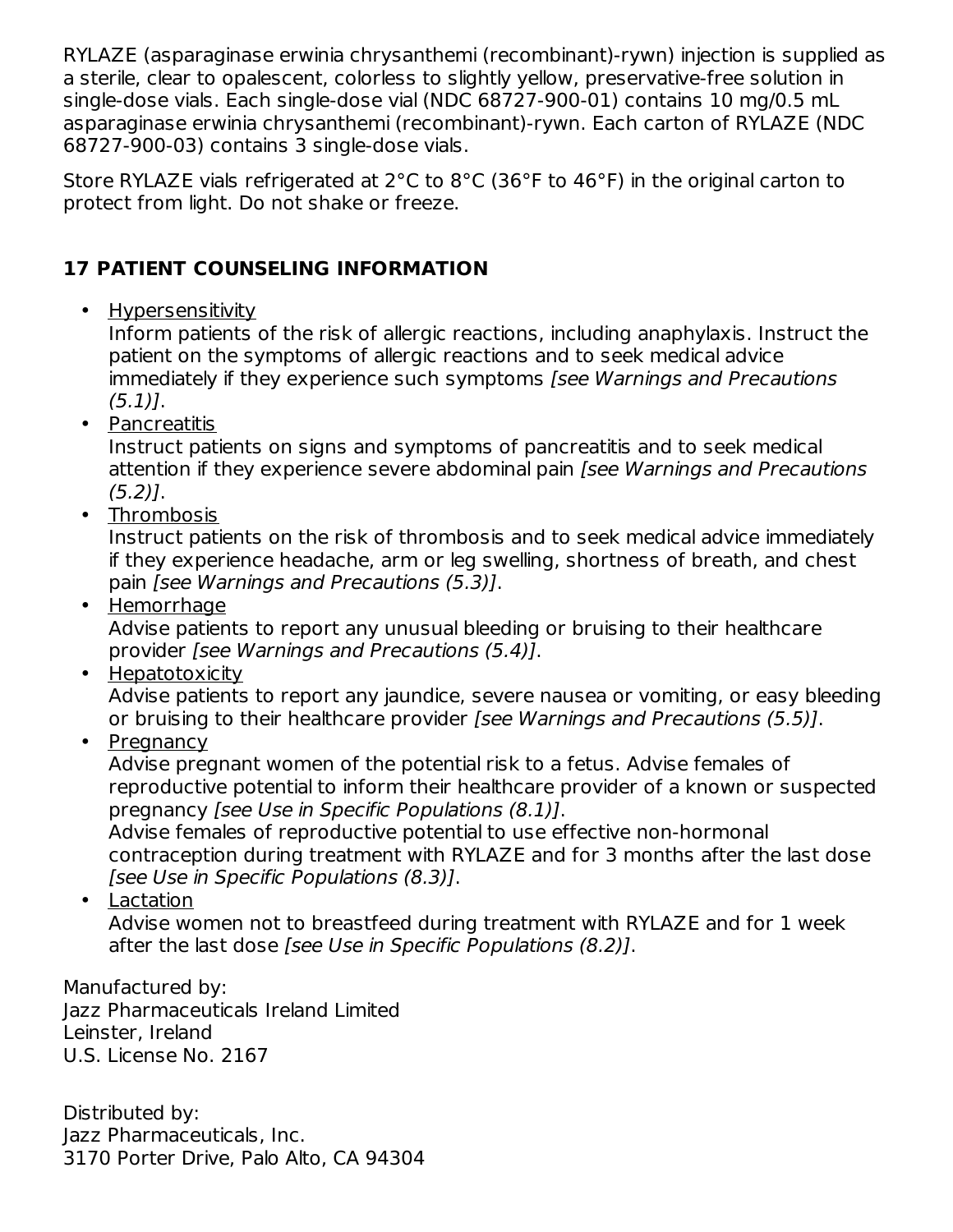Protected by U.S. Patent nos. 8,288,127 and 10,787,671

RYLAZE™ is a trademark of Jazz Pharmaceuticals plc or its subsidiaries.

©2021 Jazz Pharmaceuticals

### **PACKAGE/LABEL PRINCIPAL DISPLAY PANEL**



#### **Package/Label Display Panel**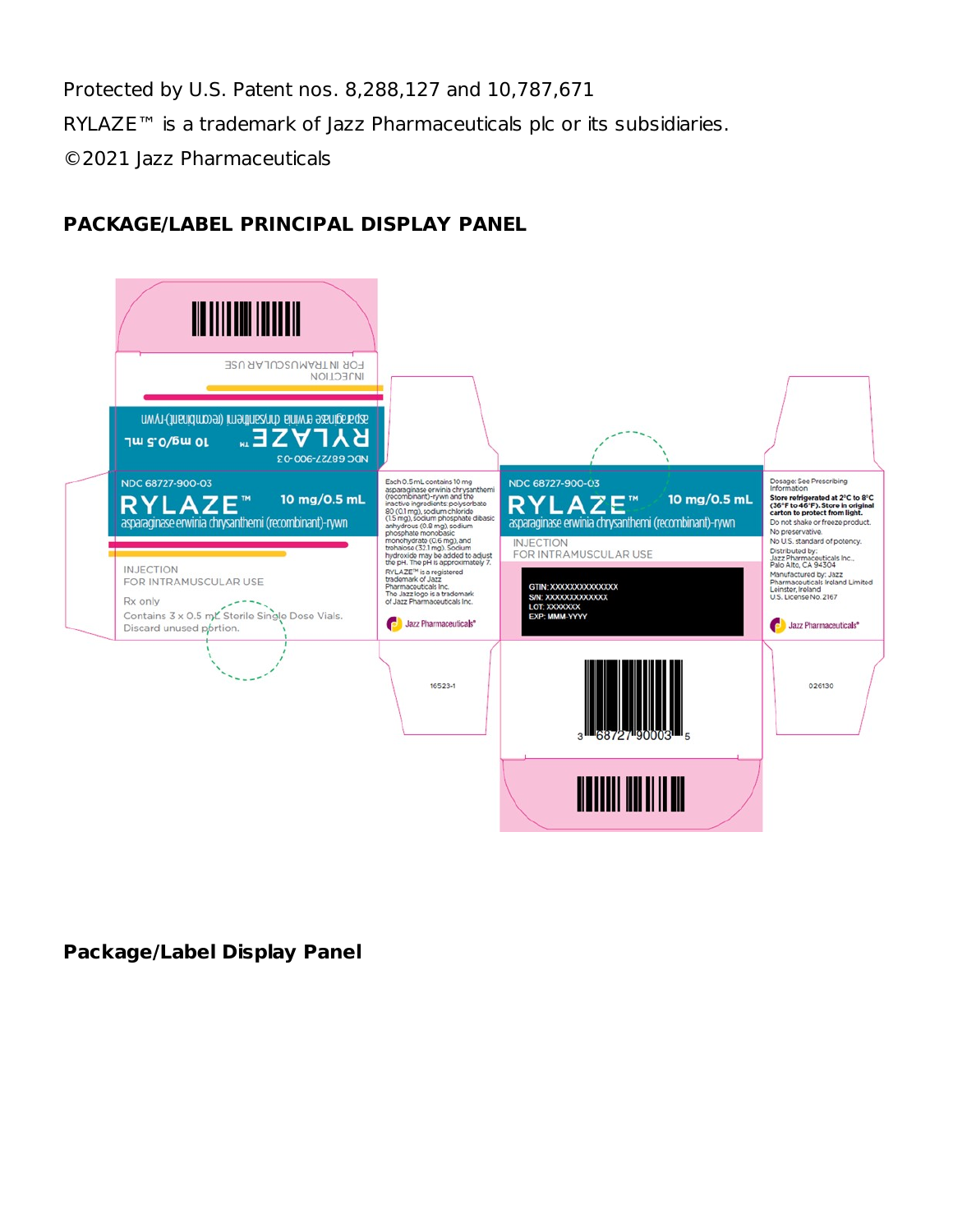

3 vials (NDC 68727-900-01) 1 carton (NDC 68727-900-03) asparaginase erwinia chrysanthemi (recombinant)-rywn RYLAZE™ Injection, for intramuscular use 10 mg/0.5 mL

# **RYLAZE**

asparaginase erwinia chrysanthemi (recombinant)-rywn injection

| <b>Product Information</b>                              |  |                                                                  |                           |                          |                   |                      |
|---------------------------------------------------------|--|------------------------------------------------------------------|---------------------------|--------------------------|-------------------|----------------------|
| <b>Product Type</b>                                     |  | <b>HUMAN PRESCRIPTION DRUG</b>                                   | <b>Item Code (Source)</b> |                          | NDC:68727-900     |                      |
| <b>Route of Administration</b>                          |  | <b>INTRAMUSCULAR</b>                                             |                           |                          |                   |                      |
|                                                         |  |                                                                  |                           |                          |                   |                      |
| <b>Active Ingredient/Active Moiety</b>                  |  |                                                                  |                           |                          |                   |                      |
|                                                         |  | <b>Ingredient Name</b>                                           |                           | <b>Basis of Strength</b> |                   | <b>Strength</b>      |
|                                                         |  | ASPARAGINASE (UNII: G4FQ3CKY5R) (ASPARAGINASE - UNII:G4FQ3CKY5R) |                           | <b>AS PARAGINASE</b>     |                   | 20 mg in 1 mL        |
|                                                         |  |                                                                  |                           |                          |                   |                      |
| <b>Inactive Ingredients</b>                             |  |                                                                  |                           |                          |                   |                      |
|                                                         |  | <b>Ingredient Name</b>                                           |                           |                          |                   | <b>Strength</b>      |
| TREHALOSE DIHYDRATE (UNII: 7YIN7J07X4)                  |  |                                                                  |                           |                          |                   | 170 mmol in 1 mL     |
| <b>SODIUM CHLORIDE (UNII: 451W47IQ8X)</b>               |  |                                                                  |                           | 50 mmol in 1 mL          |                   |                      |
| SODIUM PHOSPHATE, DIBASIC, ANHYDROUS (UNII: 22ADO53M6F) |  |                                                                  |                           |                          | 11.6 mmol in 1 mL |                      |
|                                                         |  | SODIUM PHOSPHATE, MONOBASIC, MONOHYDRATE (UNII: 593YOG76RN)      |                           |                          |                   | 8.5 mmol in 1 mL     |
| POLYSORBATE 80 (UNII: 60ZP39ZG8H)                       |  |                                                                  |                           |                          |                   | $0.2$ mg in $1$ mL   |
|                                                         |  |                                                                  |                           |                          |                   |                      |
| <b>Packaging</b>                                        |  |                                                                  |                           |                          |                   |                      |
| <b>Item Code</b><br>#                                   |  | <b>Package Description</b>                                       |                           | <b>Marketing Start</b>   |                   | <b>Marketing End</b> |

**Date**